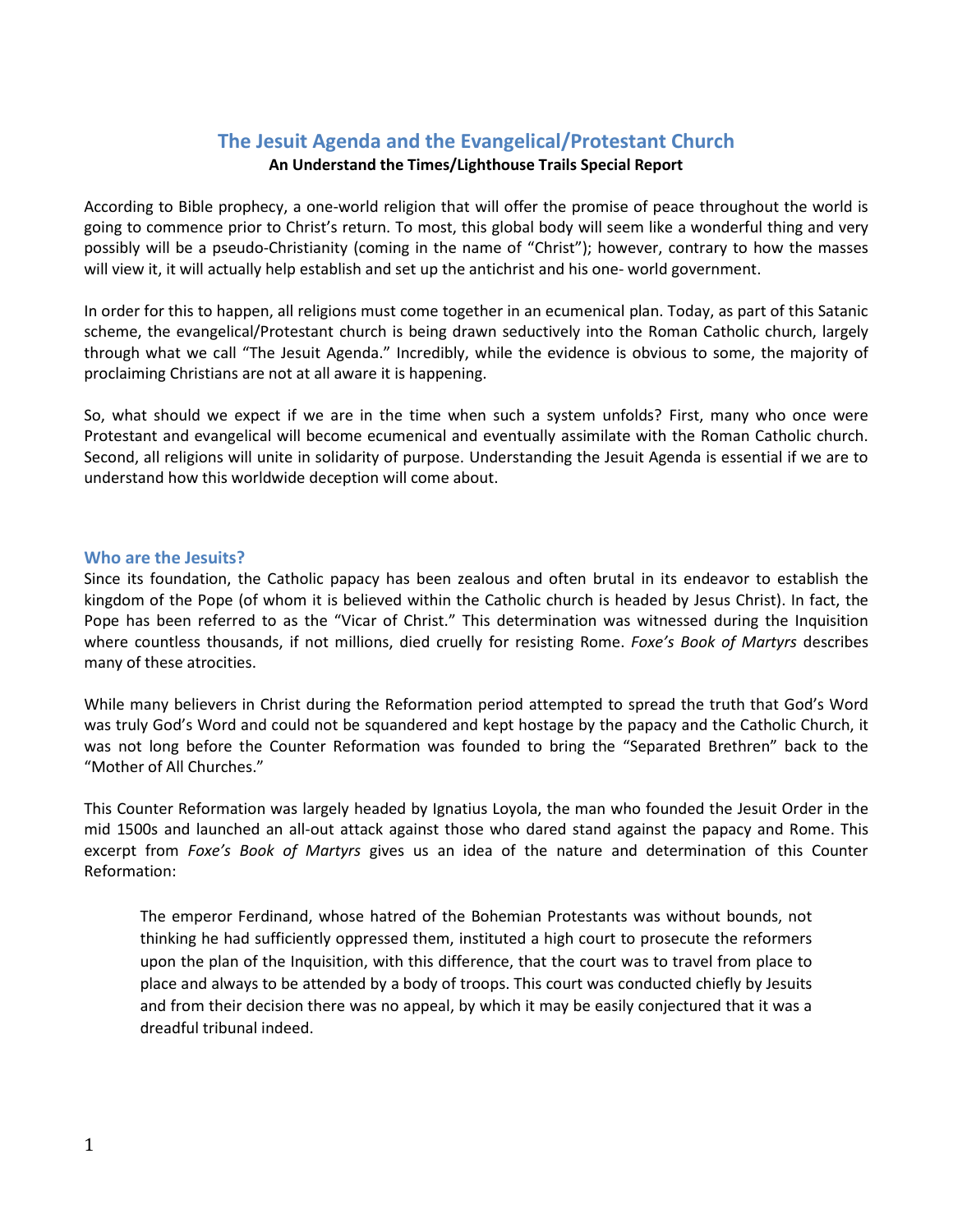This bloody court, attended by a body of troops, made the tour of Bohemia. They seldom examined or saw a prisoner, for the soldiers were permitted to murder the Protestants as they pleased and then to make a report of the matter to them afterward.1

You see, the Jesuits were commissioned by the Pope to do whatever it took to end the Protestant Reformation. The 1540 [Constitution of the Jesuits](http://www.bibliotecapleyades.net/vatican/esp_vatican13.htm) states:

[L]et *whoever desires to fight under the sacred banner of the Cross*, and to serve only *God* and the Roman pontiff, His vicar on earth, after a solemn vow of perpetual chastity,- let him keep in mind that he is part of a society, instituted for the purpose of perfecting souls in life and in *Christian doctrine*, for the propagation of the faith . . . Let all members know, and let it be not only at the beginning of their profession, but let them think over it daily as long as they live, that the society as a whole, and each of them, *owes obedience to our most holy lord, the pope,* and the other Roman pontiffs, his successors, *and to fight with faithful obedience for God*. (Emphasis added.)

While most Christians think that the Counter Reformation is a thing of the past because we are not seeing Inquisitions today, this movement continues until today and with renewed effort through various avenues of the evangelical/Protestant church. In a way, it is more insidious than the Inquisitions, because now it has infiltrated Christianity and is being disguised as the "new" Christianity. (Rick Warren promotes it as the "new" or second [reformation.](http://www.lighthousetrailsresearch.com/rw2ndreformation.htm)) But disguised or not, it is the Jesuit Agenda, and it is bringing about ecumenism and a one-world religion. And at the same time, it is attempting to destroy the message that so many died for - the message that Jesus Christ is not found in a wafer and a cup of juice to be re-crucified day after day but has died once and for all for the sins of man and offers a salvation that is an entirely free gift, unearned to those who believe on Him (Hebrews 7:27; 10:11-14).

#### **Who Was Ignatius Loyola?**

After a serious injury in the military and during a lengthy rehabilitation, Ignatius Loyola (b. 1491, d. 1556) turned his focus from "military enthusiasm to ghostly fanaticism."2 Ignatius assumed the name and office of Knight of the Virgin Mary, seeing himself as Mary's favorite. Ignatius wanted to start a new order, The Society of Jesus (or the Jesuits) and presented the idea to the Pope. He told the Pope that the idea had been inspired by heavenly revelations. At first, the Pope hesitated, but when Ignatius added a fourth vow (in addition to the regular poverty, chastity, and obedience), "absolute subservience to the pope," promising to do whatever the Pope wanted and go wherever he wanted, the Pope agreed and sent the new order out to "invade the world." While other monks of other orders sought to separate themselves from the world, the Jesuits went out into the world and obeyed whatever command the Pope gave. Often this was to win the world with the sword. No violent act was withheld if the order came from their top "general."3

In time, the Jesuits entered the education system, especially that of the Protestants. The Jesuit maxim was: "Give us the education of the children of this day – and the next generation will be ours."4 The Reverend W. C. Brownlee, D.D. stated: "They pretended to be converted and to enter into Protestant churches." One Jesuit even boasted that the Jesuits were successfully able to imitate the Puritan preachers. They used trickery and deception to become "all things to all men." Within 48 years, there were eleven thousand Jesuits around the world, quite a large number for back then. 5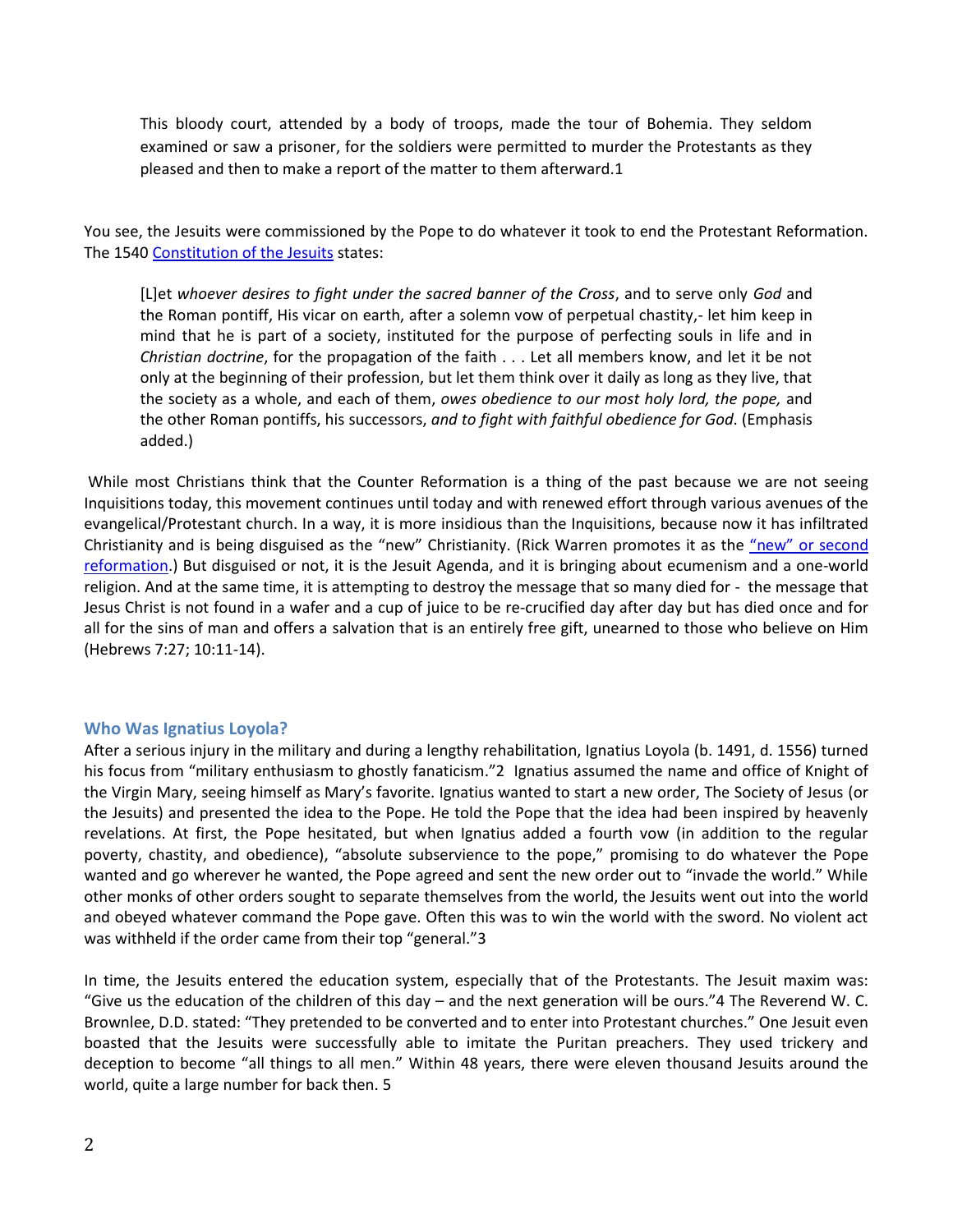By 1773, the order was abolished because of their horrible reputation of bloodiness, deception, and immorality. However, they were reinstated fully in 1814 by Pope Pius VII. Even by this time, the influence and infiltration into the United States by the Jesuits was significant.

In 1857, the Reverend W.C. Brownlee, D.D. compiled a book of a translated document called *Secret Instructions of the Jesuits* (found on the Boston College Libraries website, for one). While Catholic sources say that the [Secret](http://www.archive.org/details/secretinstructio00brow)  [Instructions of the Jesuits](http://www.archive.org/details/secretinstructio00brow) is an untrue document, there is enough evidence to indicate that it is true indeed. Naturally, it is so indicting against the papacy and the Jesuit Order that one can understand from a human point of view why Catholic sources would say the document isn't true. But the facts are that the Jesuit Order was performing brutal cruel acts to bring the world to "Christ" and the Mother Church and that they were infiltrating every area of society to do so. This cannot be denied. Brownlee's book would be a worthwhile read for those who wish to understand more of the history of the Jesuits.

## **The Jesuit Oath**

It is said that the ancient Jesuits took the Jesuit Oath. This has been refuted by Catholic sources as a true oath taken by Jesuits of the past; nevertheless, there is evidence enough that the oath did exist to include excerpts of it in this report. We have taken these excerpts from a book titled *Political and Economic Handbook* by Thomas Edward Watson published in 1916, and found in the Harvard College library.

I do declare from my heart, without mental reservation, that the Pope is Christ's Vicar General and . . . He hath power to depose Heretical Kings, Princes, States . . . that they may safely be destroyed. Therefore, to the utmost of my power I will defend this doctrine. . . . I do further declare the doctrine of the Church of England, of the Calvanists [*sic*], the Huguenots, and other Protestants to be damnable and those to be damned who will not forsake the same.

I do further declare that I will help, assist, and advise all or any of His Holiness agents in any place wherever I shall be; and to do my utmost to extirpate [exterminate] the heretical Protestant doctrine, and to destroy all their pretended power. (p. 437)

In another version of the Jesuit Oath, the Jesuit is asked to promise that he will make "relentless war" against "all heretics, Protestants" and to "hang, burn, waste, boil, flay, strangle, and bury alive these infamous heretics" (found in U.S. House Congressional Record, 1913, p. 3216).

## **The Jesuit Agenda Today**

While we are not saying that Jesuits today are murdering Protestants if they don't convert to Catholicism, we are saying that the determination and efforts to convert Protestants back to the Mother Church still exist. Basically, while the methods may have changed, the plan and objectives have not. The following quote from an article titled "[Essay on Popery](http://books.google.com/books?id=t1pIAAAAYAAJ&pg=PR7&lpg=PR7&dq=%E2%80%9CEssay+on+Popery%E2%80%9D&source=bl&ots=t7kaVIBDLh&sig=tNI07c7exFJlVR2e2E1SsgGsFn0&hl=en&ei=eBMbTsTZJefmiAL6vM3SBQ&sa=X&oi=book_result&ct=result&resnum=4&ved=0CDEQ6AEwAw#v=onepage&q=%E)" by Rev. Ingram Cobbin M.A. (taken from one edition of *Foxe's Book of Martyrs*) is insightful:

The Jesuits, though at times expelled or pretendedly so from Rome, have been its awful emissaries to augment its power. The intrigues and deceptions of these men would fill volumes, and the conveniency of their creed to deny or affirm anything, or assume any profession as it may serve their purpose, is too well known to need recapitulating here. These men have at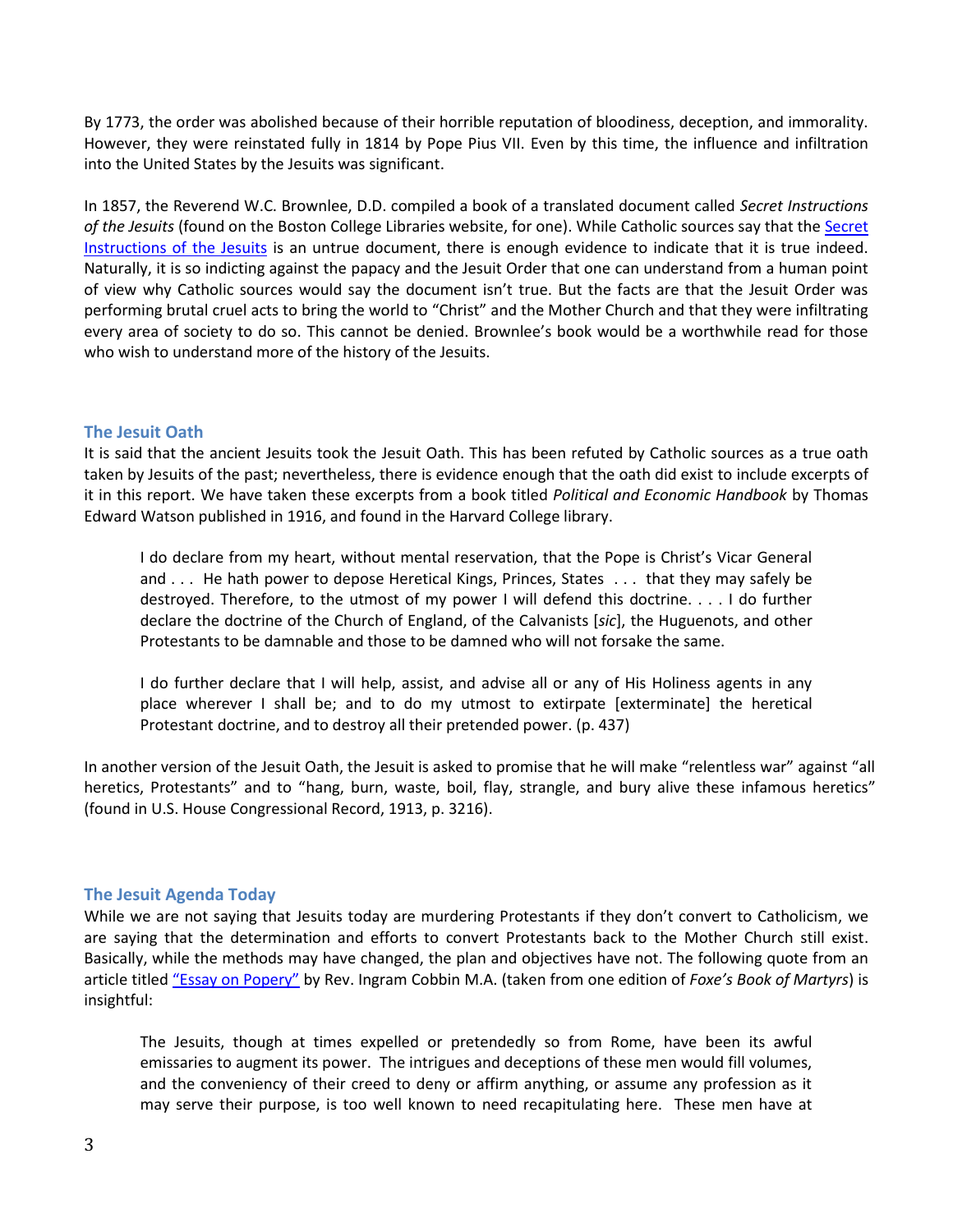times assumed so much that every papal state has alternately ejected them; and large numbers are now in this country—doubtless many under false colours —waiting the most favourable opportunities to corrupt the rising generation, and, as much as possible, restore the dark days of former ages. The Jesuits are unchangeable.

The Jesuits were driven in the past to bring back the lost brethren, and they are driven today with the same vision. Today, that vision is part of the pope's Eucharistic Evangelization, drawing people to the Eucharistic Christ. The Eucharistic Evangelization is discussed at length in *Another Jesus: The Evangelization of the Eucharistic Christ* and in several articles on the Understand the Times website.

# **Jesuit (Mystical) Spirituality and the Protestant/Evangelical Church**

So if the methods of converting lost or prodigal souls back to Rome have changed, what is the method to accomplish these goals today? It is largely through what is called Jesuit Spirituality. A 2002 book titled *Contemplatives in Action: The Jesuit Way* reveals how the Jesuit order has had and continues to have a "great influence" in people around the world. It attributes this "vitality" to "its spirituality" which has also "evoked fierce loyalty and fierce opposition."6

What is the spirituality of the Jesuits that was so controversial? By their very roots, Jesuits are proponents of mystical prayer practices. The founder of the Jesuits, Ignatius Loyola, created "spiritual exercises" that incorporated mysticism, including [lectio divina.](http://www.lighthousetrailsresearch.com/blog/?p=953) Today, millions of people worldwide practice the "Spiritual Exercises of Ignatius Loyola."

One Jesuit priest who resonates with the mystical spiritual outlook is [Anthony De Mello](http://www.lighthousetrailsresearch.com/newagereligionray.htm) (d. 1987), author *of Sadhana: A Way to God.* De Mello is often quoted today by contemplative and emerging authors and embraced the mysticism of Hinduism. He stated:

To silence the mind is an extremely difficult task. How hard it is to keep the mind from thinking, thinking, thinking, forever thinking, forever producing thoughts in a never ending stream. Our Hindu masters in India have a saying: one thorn is removed by another. By this they mean that you will be wise to use one thought to rid yourself of all the other thoughts that crowd into your mind. One thought, one image, one phrase or sentence or word that your mind can be made to fasten on. – Anthony de Mello, *Sadhana: A Way to God* (St. Louis, the Institute of Jesuit Resources, 1978), p. 28 (cited from *A Time of Departing*, by Ray Yungen, p. 75).

Ray Yunge[n explains](http://www.lighthousetrailsresearch.com/newagereligionray.htm) that Sadhana "is very open in its acknowledgment of Eastern mysticism as an enrichment to Christian spirituality."

It doesn't take a long search to find De Mello within the evangelical/Protestant camp. In fact, Richard Foster, one of the pioneers of the evangelical spiritual formation (contemplative) movement wrote the introduction to one of De Mello's books*, [The Sacrament of the Present Moment](http://www.amazon.com/Sacrament-Present-Moment-Jean-Pierre-Caussade/dp/0060618116/ref=sr_1_2?s=books&ie=UTF8&qid=1309528479&sr=1-2#_)*. In *A Glimpse of Jesus*, popular contemplative author Brennan Manning quotes De Mello. Amazon shows that De Mello's book, *The Sacrament of the Present*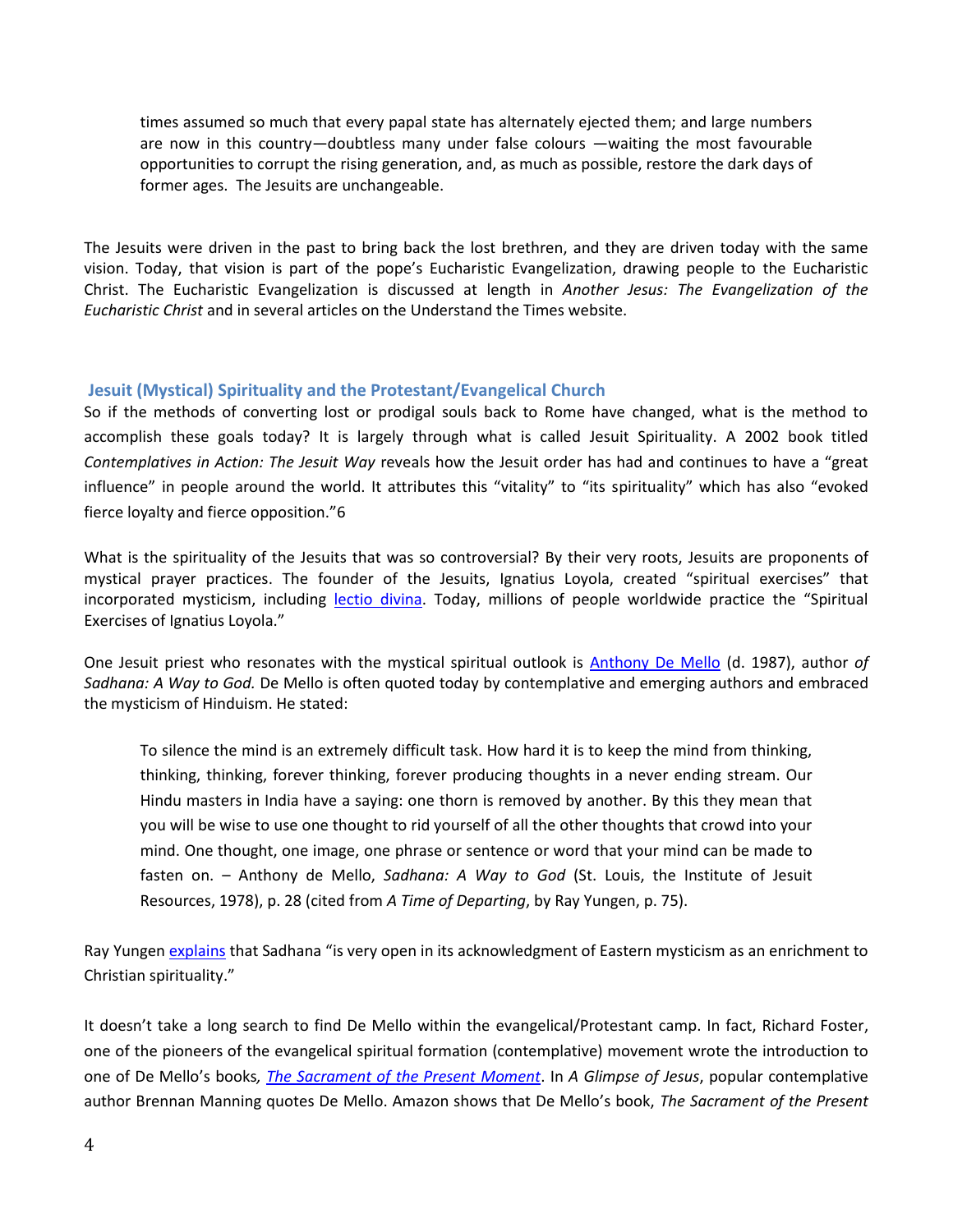*Moment* is cited in 82 books, some of which are written by some of evangelicalism's most popular authors: John Ortberg, Richard Foster, Jan Johnson, Philip Yancey, and Calvin Miller – incidentally all these are contemplative advocates.

Another example of Jesuit influence in the evangelical/Protestant church is the *[Be Still](http://www.lighthousetrailsresearch.com/bestilldvd.htm)* DVD, where Richard Foster quotes  $18<sup>th</sup>$  century Jesuit priest, Jean Nicholas Grou as saying: "O Divine Master, teach me this mute language which says so much." This "mute language" Grou speaks of is the mystical "silence" practiced by contemplatives and mystics throughout all religions.

One of the key figures in the "new" progressive Christianity today is [Leonard Sweet.](http://www.lighthousetrailsresearch.com/blog/?p=6146) Sweet has partnered on a number of occasions with Rick Warren and speaks at evangelical events frequently. In Sweet's book, *Quantum Spirituality*, he states:

Mysticism, once cast to the sidelines of the Christian tradition, is now situated in postmodernist culture near the center. . . . In the words of one of the greatest theologians of the twentieth century, Jesuit philosopher of religion/dogmatist Karl Rahner, "The Christian of tomorrow will be a mystic, one who has experienced something, or he will be nothing." [Mysticism] is metaphysics arrived at through mindbody experiences. (p. 76)

How fitting that Sweet would quote a Jesuit priest's prediction about the "Christian" of the future. Tony Campolo, another popular figure in the evangelical church, reveals something quite interesting in his book*, Letters to a Young Evangelical*. In the book, he explains the role mysticism had in him becoming a Christian. He explains:

I learned about this way of having a born-again experience from reading Catholic mystics, especially *The Spiritual Exercises of Ignatius Loyola.* (p. 30, [see "Coming to Christ](http://www.lighthousetrailsresearch.com/blog/?p=757) Through [Mysticism,"](http://www.lighthousetrailsresearch.com/blog/?p=757) Oakland)

For skeptics who may need further evidence that Jesuit Spirituality has come into the evangelical/Protestant church, consider this. In 2006, Baker Books, one of evangelicalism's top book publishers, released a book titled *Sacred Listening: Discovering the Spiritual Exercises of Ignatius Loyola* written by James Wakefield. A publisher description of the book states:

Central to the Society of Jesus (Jesuits), the Spiritual Exercises is a manual used to direct a month-long spiritual retreat. Now adapting these time-honored Exercises specifically for Protestant Christians, James L. Wakefield encourages readers to integrate their secular goals with their religious beliefs and helps them reflect on the life of Jesus as a model for their own discipleship.7

Wakefield's book, devoted to the Jesuits and Ignatian Exercises, should be proof enough that the Jesuit Agenda has entered the Christian church and that mysticism is the tool by which the Jesuit Agenda is largely being brought into the lives of countless evangelicals and Protestants. Is it any wonder Wakefield's book found praise within the Jesuit community? Armand M. Nigro, professor emeritus at the Jesuit school, Gonzaga University, said: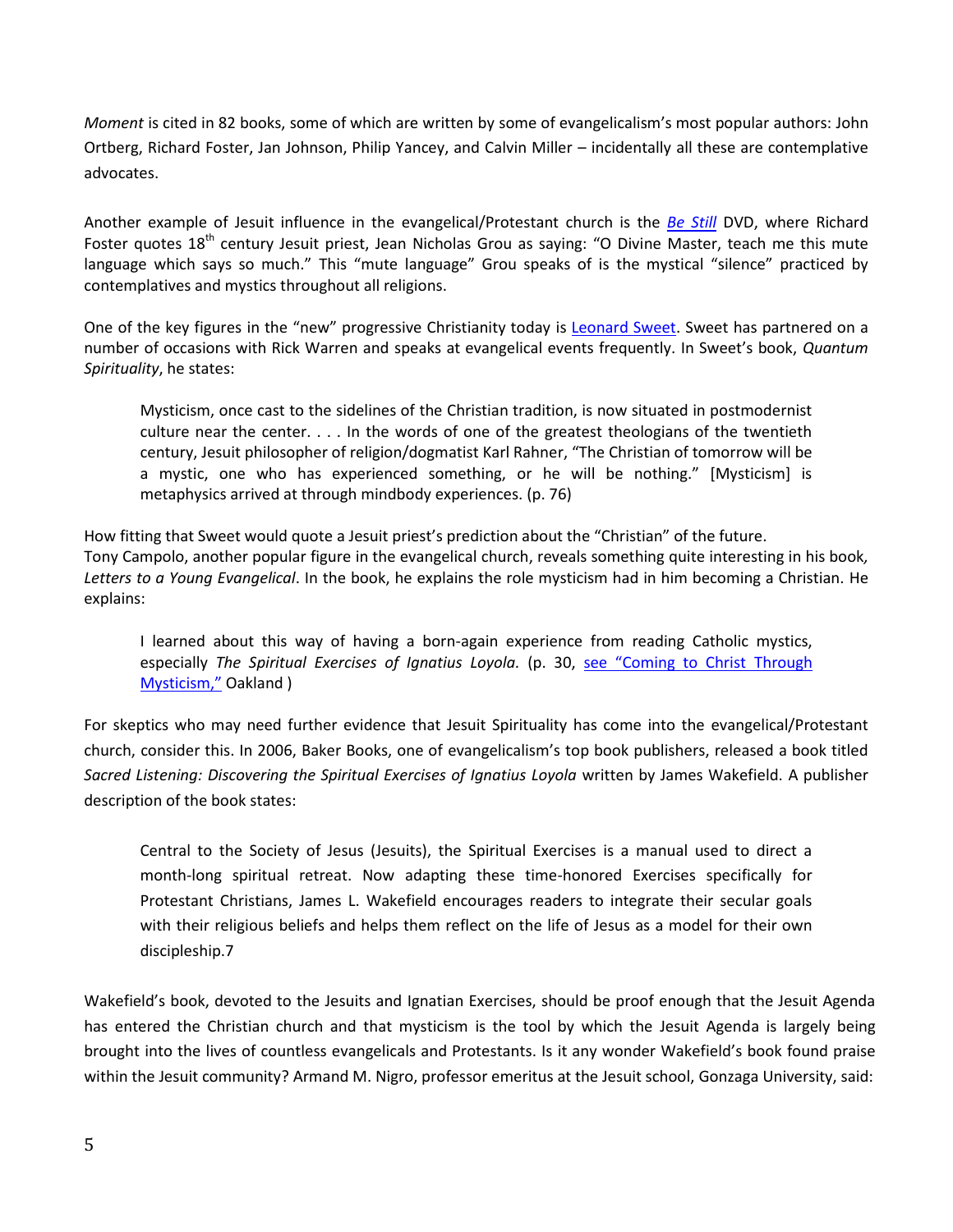As a Jesuit for 62 years, I have been formed by the Exercises of Ignatius of Loyola, our principal founder. I rejoice, then, at the long-awaited publication of *Sacred Listening*. It will be for its readers, I hope, a classic manual for spiritual growth in genuine mystical prayer. (on back cover of book)

Incidentally, Eugene Peterson, author of *The Message* wrote an endorsement of Wakefield's book on the front cover.

These are just a few of a great many examples where the "Jesuit Spirituality" has come into the Protestant church; thus this new modern (post-modern) mystical method to accomplish the goals of the papacy is working.

If Protestants and evangelicals can be convinced to practice mysticism (i.e., contemplative), this *conditions* them to begin embracing Rome and even all religions. It's important to understand that mysticism is the bridge that unites all the religions of the world. In order to unite them, there would need to be a uniting, common denominator, so to speak. That common uniting medium is mysticism. Thomas Merton recognized this. In a conversation he was having with a Sufi master, the topic of Christian atonement arose. The Sufi master said this was an area they could never agree on, to which Merton replied:

Personally, in matters where dogmatic beliefs differ, I think that controversy [atonement] is of little value because it takes us away from the *spiritual realities* into the realm of words and ideas . . . in words there are apt to be infinite complexities and subtleties which are beyond resolution. . . . But much more important is the sharing of the *experience of divine light*, . . . It is *here* that the area of fruitful dialogue exists between Christianity and Islam.8 (Emphasis added.)

Tilden Edwards, co-founder of the Shalem Institute (where [Ruth Haley Barton](http://www.lighthousetrailsresearch.com/ruthhaleybarton.htm) was educated), would agree with Merton. He said, "This mystical stream [contemplative prayer] is the Western bridge to Far Eastern spirituality" (*Spiritual Friend*, p. 18). And in a New Age book titled, *As Above, So Below*, the author states (quoting Aldous Huxley) that "the metaphysical [mystical] that recognizes a divine reality" is the "highest common factor" that "links the world's religious traditions." And even evangelical-turned-emerging author Tony Campolo recognizes this commonality in mysticism when he states: "Beyond these models of reconciliation, a theology of mysticism provides some hope for common ground between Christianity and Islam" (pp 149-150).

Incidentally, when we say all the religions of the world uniting, we include the New Age movement (perhaps one of the largest "religions" in the world today). New Agers believe that in order to enter into an age of enlightenment (or Age of Aquarius), the world needs to become "vibrationally sympathetic," meaning that a sufficient mass (critical mass) of people will need to engage in mystical prayer.9

# **The Counter Reformation Continues**

Jesuit influence in the world today is everywhere: in the business world, in education, in government, and yes, in the evangelical/Protestant church. According to *Contemplatives in Action: The Jesuit Way*, there are over one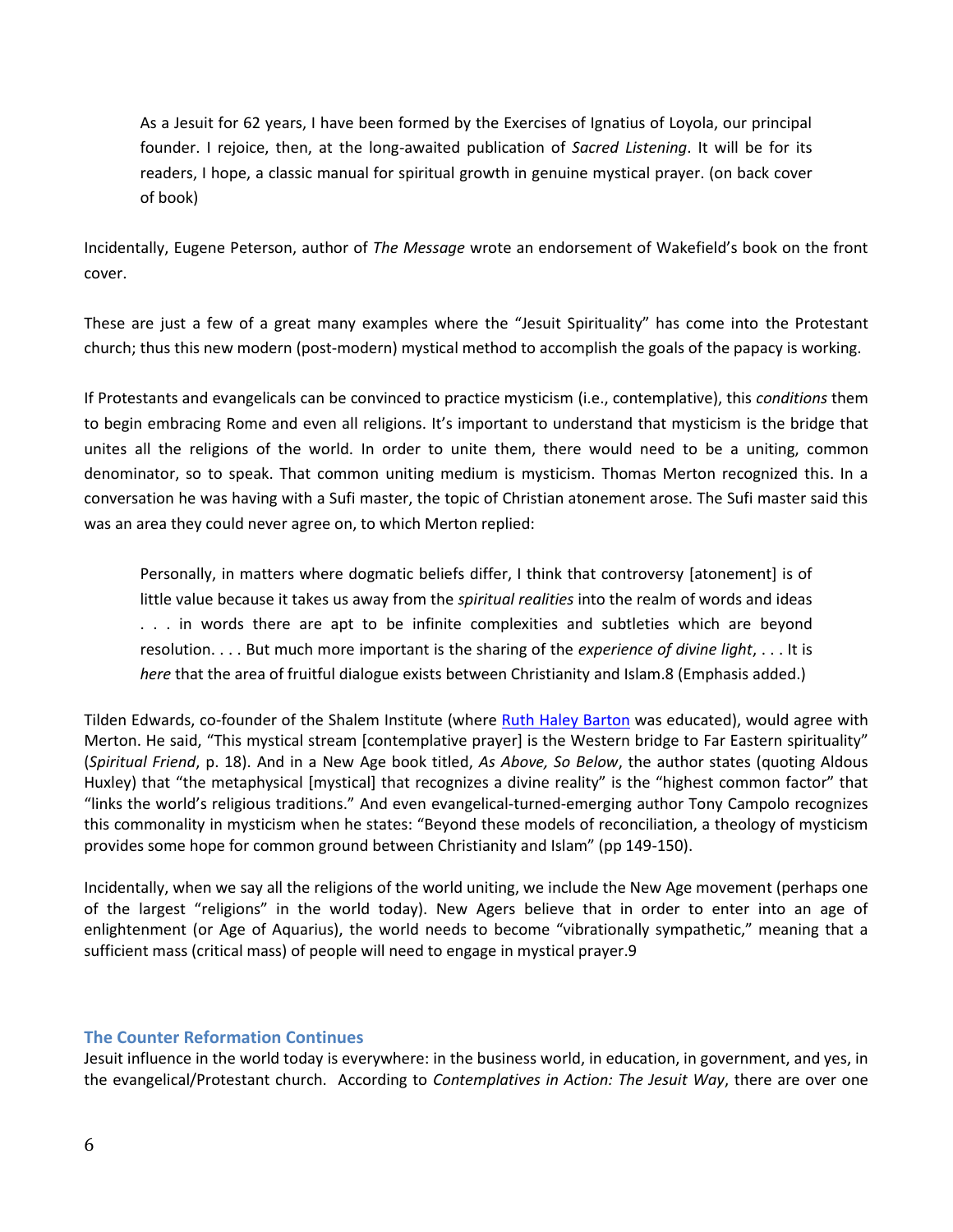million people living in the United States alone who have graduated from Jesuit high schools, colleges, and universities (Introduction, p. 1).

While there have often been tensions between the Pope and the Jesuit Order over various issues, the current Superior General of the Jesuit Order, Adolfo Nicolas Pachon, reassured the Jesuit commitment to Rome when he stated:

The Society of Jesus was born within the Church, we live in the Church, we were approved by the Church and we serve the Church. This is our vocation...[Unity with the pope] is the symbol of our union with Christ. It also is the guarantee that our mission will not be a 'small mission,' a project just of the Jesuits, but that our mission is the mission of the Church."10

## **Where Else in Evangelicalism is the Jesuit Evangelism Showing Up?**

Earlier this year, Understand the Times released an article titled [Jerry Boykin and the Calvary Chapel Connection.](http://www.understandthetimes.org/commentary/c96.shtml) It was a difficult article for many to read. People do not want to think that Christian leaders and pastors they have trusted for years would be so foolish as to associate with and promote someone who is part of a group that wants to bring the "lost brethren" back to the Mother Church. But the fact is that [a high officer](http://www.theknightshospitallers.org/organization.php) in the Vatican's Jesuitical, "Knights of Malta" was a featured speaker at a Calvary Chapel sponsored Preach the Word prophecy [conference.](http://www.harvest.org/ptw/general-information/fact-sheet.html)

Another example, and I believe an important one, has to do with one of the most well-known and influential evangelical organizations in America. Robert Siciro is a Protestant turned Catholic Paulist priest, and he is one of the featured speakers in the very popular [Truth Project by Focus on the Family.](http://www.thetruthproject.org/about/culturefocus/A000000356.cfm) While the Paulist Order is not a Jesuit Order, it has basically the same objective as the Jesuit order with regard to winning souls for the Catholic church. According to [one Catholic source](http://www.newadvent.org/cathen/10368c.htm), the Paulist order is "A community of [priests](http://www.newadvent.org/cathen/12406a.htm) for giving [missions](http://www.newadvent.org/cathen/10391a.htm) and doing other Apostolic works, especially for making converts to the [Catholic](http://www.newadvent.org/cathen/03449a.htm) [faith](http://www.newadvent.org/cathen/05752c.htm)." Robert Siciro is President of the [Acton Institute,](http://www.acton.org/about/board-directors) an ecumenical think tank where, incidentally, there are scores of articles by or about those in the Catholic faith, including a number of Jesuits. Now, through the Truth Project, thousands and thousands of evangelical/Protestant Christians have been introduced, by way of proxy, to the Eucharistic Evangelization.

#### **The Fatima Plan**

For those who are not convinced that we are headed toward a one-world religion for "peace," take a trip some time to Fatima, Portugal where annual pilgrimages bring people from the religions of the world to pray to "the queen of heaven," also called "our lady of Peace."

Pope John Paul II was dedicated to Mary and especially "Our Lady of Fatima." He believed this entity saved him from an assassin's bullet on May 13, 1981, on the anniversary of the so-called apparition's appearance (to have first occurred in 1917).

People from all around the world have been coming to Fatima to pray to "Our Lady." At a gathering for "world peace" in Fatima, Jesuit priest Jacques Dupuis stated:

The religion of the future will be a general converging of religions in a universal Christ that will satisfy all. The other religious traditions in the world are part of God's plan for humanity and the Holy Spirit is operating and present in Buddhist, Hindu and other sacred writings of Christian and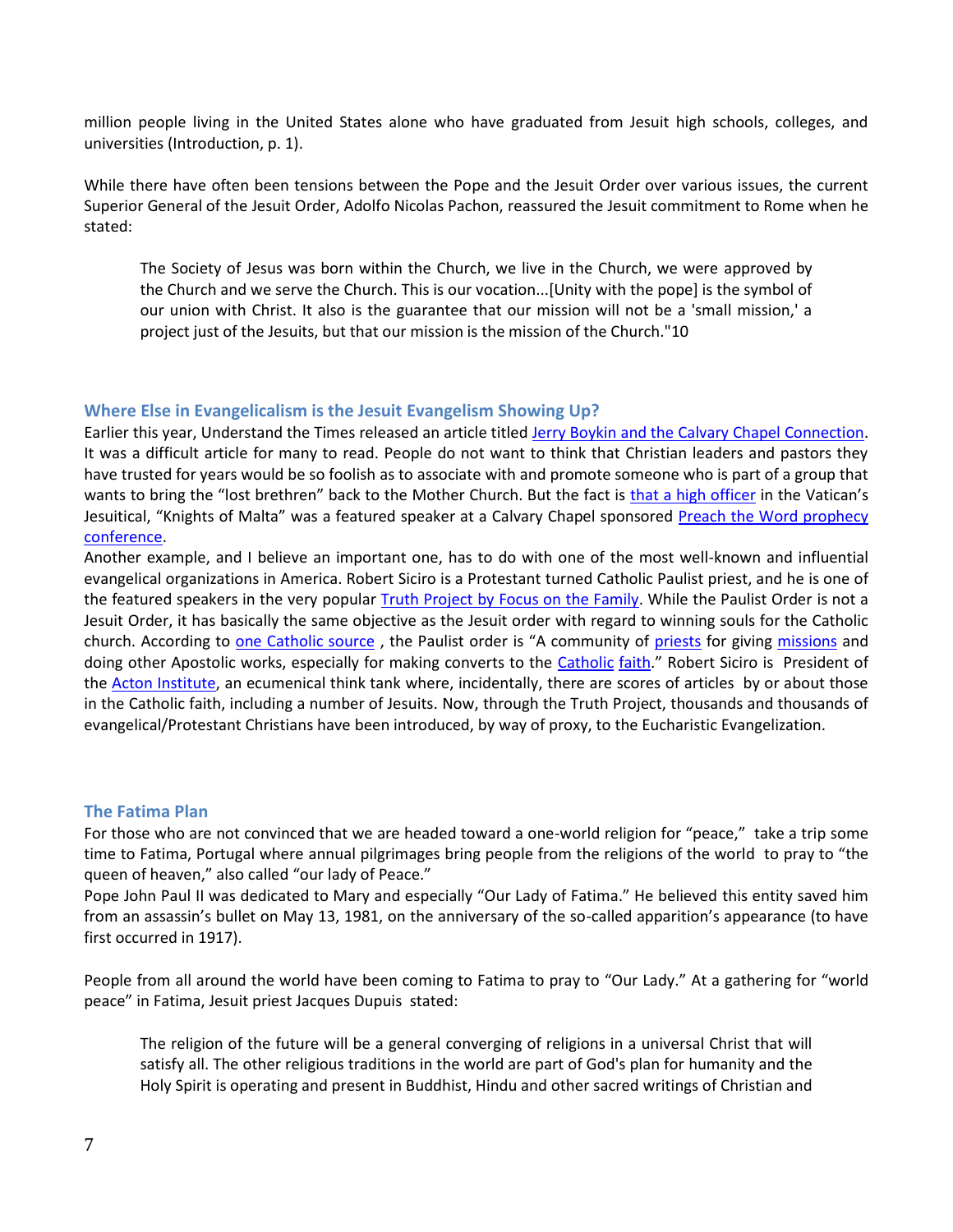non-Christian faiths as well. The universality of God's kingdom permits this, and this is nothing more than a diversified form of sharing in the same mystery of salvation.11

Fatima is just another avenue through which the Jesuit Agenda is being accomplished.

#### **In Summary**

Perhaps the best way to understand the Jesuit Agenda that undermines biblical Christianity is to recognize the move toward a so-called "social gospel" that unites the religions of the world for the cause of peace. Like mysticism, this social gospel is a vehicle through which all religions will be united. Who would have believed this could have happened to the Protestant evangelical church? But we have already been warned in Scripture that Satan's ministers are "transformed as the ministers of righteousness" (2 Corinthians 11:15).

Rick Warren has been one of the many pied pipers of this move to unite through "good works." Called "America's pastor," Warren has become the evangelical/Protestant spokesperson for a one-world religion. His Purpose Driven model has become the battle cry for *let just all get along and do good. We can work together as one for one common purpose – peace in the world.*

Willow Creek has helped to escalate this global religious body through their Global Leadership Summits, where they are "bringing people together from all nationalities to complete our shared Kingdom assignment in the Church *and beyond*"12 (emphasis added). Warren and Hybel's global agenda is moving full force throughout the earth today.

Rick Warren and Bill Hybels - protégés of Peter Drucker, by the way - have advanced the Jesuit Agenda by leaps and bounds. Many of these "new" Christianity, new reformation leaders have ignored the prophetic warnings of Jesus Christ's soon return based on the signs we see from Bible prophecy. Instead, they promote the establishment of the kingdom of God with all the world's religions.

The emerging church movement, which has been widely propagated by Warren, Hybels, and a host of other Christian figures, has been used by Satan to quickly bring about this worldwide deception by introducing mystical experiences and the social gospel to an entire generation of young people. Sensual experiences that tickle the flesh of the postmodern generation are often the same ones that Rome has used in the past to convince the faithful that they have encountered the God of the Bible. History reveals that history is repeating, and the same tools of delusion are being used over and over.

Those who shine the light on the Jesuit Agenda are considered to be conspiratorial crackpots. The prophets of the past when they exposed the Babylonian worship by the leaders of Israel were also deemed to be crazy, as have been Bible-believing Christians since Christianity began. One of those was John Huss (1372-1415). John Foxe describes what happened:

[Huss] compiled a treatise in which he maintained that reading the books of Protestants could not be absolutely forbidden. He wrote in defense of Wickliffe's book on the Trinity; and boldly declared against the vices of the pope, the cardinals, and clergy of those corrupt times. He wrote also many other books, all of which were penned with a strength of argument that greatly facilitated the spreading of his doctrines. . . . 13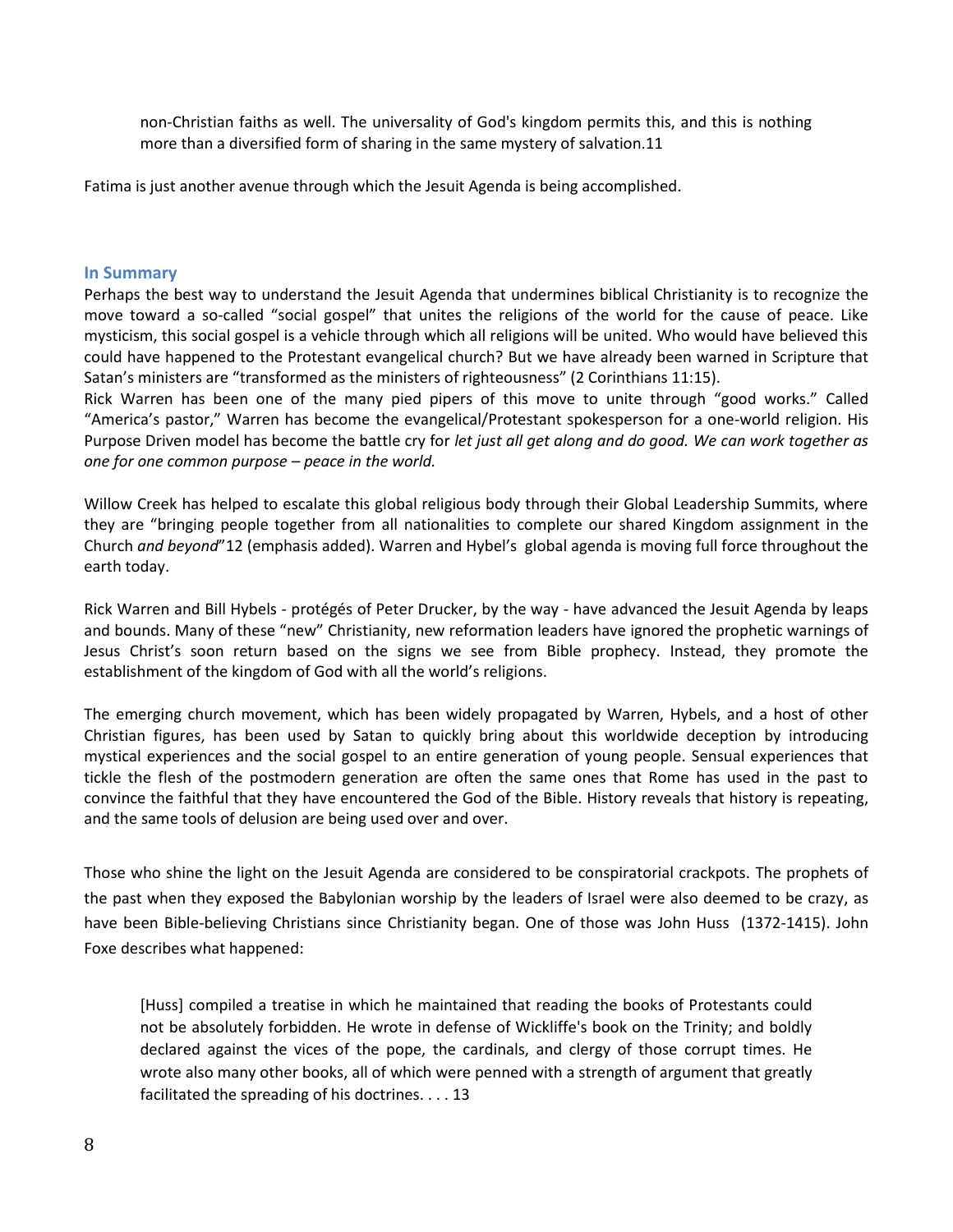Eventually Huss was arrested, and when he was brought before the council (of the papacy), he was mocked and called "A ringleader of heretics," to which he replied,

My Lord Jesus Christ, for my sake, did wear a crown of thorns; why should not I then, for His sake, wear this light crown, be it ever so shameful? Truly I will do it and willingly.14

At 43 years of age, John Huss was burned at the stake, singing hymns during the brutal execution. Why was he called a "ringleader of heretics"? For standing up for biblical truth against the Pope and Rome.

Discerning Christians should be asking many questions. But one question that stands out foremost is: why are so few saying anything about the Jesuit Agenda? Do they see it but are afraid to speak? Or do they see it and are part of it?

Speaking of questions, Jesus asked one: "[W]hen the Son of man cometh, shall he find faith on the earth?" (Luke 18:8). Will He find it in the pastors and theological professors? Will He find it in your own church? Or will He only find those who have remained silent?

Just as God raised up others to carry the torch of truth after Huss was eliminated from this earth, God will and is raising up others today who are willing to risk all to stand for the truth and speak against the lies.

To believers who are standing fast, look up, for "your redemption draweth nigh" (Luke 21:28).

Let no man deceive you with vain words: for because of these things cometh the wrath of God upon the children of disobedience. Be not ye therefore partakers with them. For ye were sometimes darkness, but now are ye light in the Lord: walk as children of light: (For the fruit of the Spirit is in all goodness and righteousness and truth;) Proving what is acceptable unto the Lord. And have no fellowship with the unfruitful works of darkness, but rather reprove them... . See then that ye walk circumspectly, not as fools, but as wise, Redeeming the time, because the days are evil. Wherefore be ye not unwise, but understanding what the will of the Lord is. (Ephesians 5:6-11, 15-17)

## **Notes:**

- 1. John Foxe*, [Foxe's Book of Martyrs](http://www.lighthousetrails.com/mm5/merchant.mvc?Screen=PROD&Store_Code=LTP&Product_Code=FX&Category_Code=PC)* (Eureka, MT: Lighthouse Trails Publishing edition), p. 169.
- 2. Rev. W.C. Brownlee, D.D., *Secret Instructions of the Jesuits*, <http://www.archive.org/details/secretinstructio00brow> at Boston College Libraries archives
- 3. Ibid.
- 4. Ibid.
- 5. Ibid.
- 6. <https://lists.ateneo.edu/pipermail/blueboard/2004-May/003422.html>
- 7. From the Publisher's description at Amazon: [http://www.amazon.com/Sacred-Listening-Discovering-](http://www.amazon.com/Sacred-Listening-Discovering-Spiritual-Exercises/dp/080106614X/ref=sr_1_1?ie=UTF8&qid=1309703869&sr=8-1#_)[Spiritual-Exercises/dp/080106614X/ref=sr\\_1\\_1?ie=UTF8&qid=1309703869&sr=8-1#\\_](http://www.amazon.com/Sacred-Listening-Discovering-Spiritual-Exercises/dp/080106614X/ref=sr_1_1?ie=UTF8&qid=1309703869&sr=8-1#_)
- 8. Rob Baker and Gray Henry, Editors, *Merton and Sufism* (Louisville, KY: Fons Vitae, 1999), p. 109, as cited in *[A Time of Departing,](http://www.lighthousetrails.com/mm5/merchant.mvc?Screen=PROD&Store_Code=LTP&Product_Code=ATOD&Category_Code=BS) p. 60.*)
- 9. Ken Carey, *The Starseed Transmissions* (A Uni-Sun Book, 1985 4th printing), p. 33.